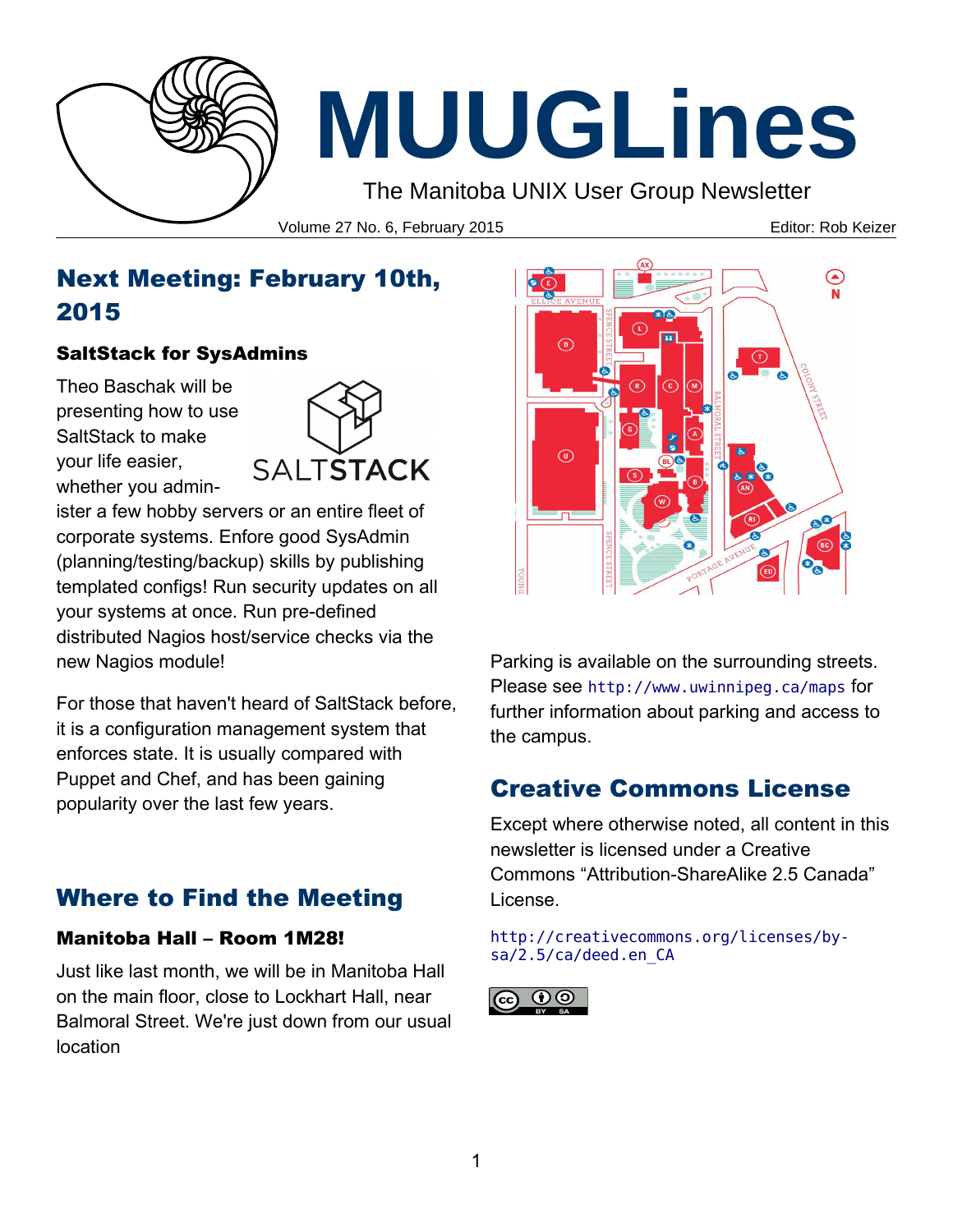## YouTube <3 HTML5

Starting in late January, YouTube has started to default to HTML5 for video delivery.



While still falling back to Flash in browsers that do not support the H.264 or WebM formats, all videos are now shown using HTML5 natively.

Previously the site had enabled the delivery option by appending /html5 to the URL. They enabled this experimental feature back in 2010 when the standard was still emerging.

<https://www.youtube.com/html5?gl=CA>

[http://techcrunch.com/2015/01/27/youtube](http://techcrunch.com/2015/01/27/youtube-goes-html5-flash-is-now-deader/)[goes-html5-flash-is-now-deader/](http://techcrunch.com/2015/01/27/youtube-goes-html5-flash-is-now-deader/)

## No Wi-Fi Jamming: FCC

The Federal Communications Commission issued an "Enforcement Advisory" stating that blocking W-Fi in hotels is unequivocally "prohibited."

This was in response to a request for ruling from the Marriott Hotel chain. Earlier in 2014 the hotel chain was fined \$600 000 for purposely causing interference with guests Wi-Fi Access Points.

The hotel chain claims that clamping down on unauthorized wireless APs is a necessary security measure.

The position of the FCC is nicely summed up in the blunt statement "Persons or business causing intentional interference to Wi-Fi hotspots are subject to enforcement action".

#### [http://arstechnica.com/tech](http://arstechnica.com/tech-policy/2015/01/fcc-blocking-wi-fi-in-hotels-is-prohibited/)[policy/2015/01/fcc-blocking-wi-fi-in-ho](http://arstechnica.com/tech-policy/2015/01/fcc-blocking-wi-fi-in-hotels-is-prohibited/)[tels-is-prohibited/](http://arstechnica.com/tech-policy/2015/01/fcc-blocking-wi-fi-in-hotels-is-prohibited/)

[http://www.fcc.gov/document/marriott-pay-](http://www.fcc.gov/document/marriott-pay-600k-resolve-wifi-blocking-investigation)[600k-resolve-wifi-blocking-investigation](http://www.fcc.gov/document/marriott-pay-600k-resolve-wifi-blocking-investigation)

# MUUG Mugs

Going, going, gone!

MUUG now only has 14 of our new coffee mugs left!

Cobalt blue and deep

laser-etched with our age old, lovable logo for only \$15. They are quality mugs, made in the USA, and have a fairly large volume capacity.

Want a mug but can't make meetings? Ask on the mailing list and more than likely a board member can deliver one to you within Winnipeg.

# Share Your Thoughts



Please email MUUG with your comments and suggestions regarding the newsletter and the meetings. Whether it's criticisms or commendations, we want to hear from you. Specifically, what sort of material would you like to see and or hear/about.

Also, if you have a How-To or any other idea (and aren't ready to give a presentation at MUUG), an article is a great alternative! If you can write better than the editor(s), that's terrific; if you can't, submit it anyway and we'll get it into shape for publication. We know that many of you have some great ideas and lots of knowledge. Why not share?

Send an email to: editor@muug.mb.ca.

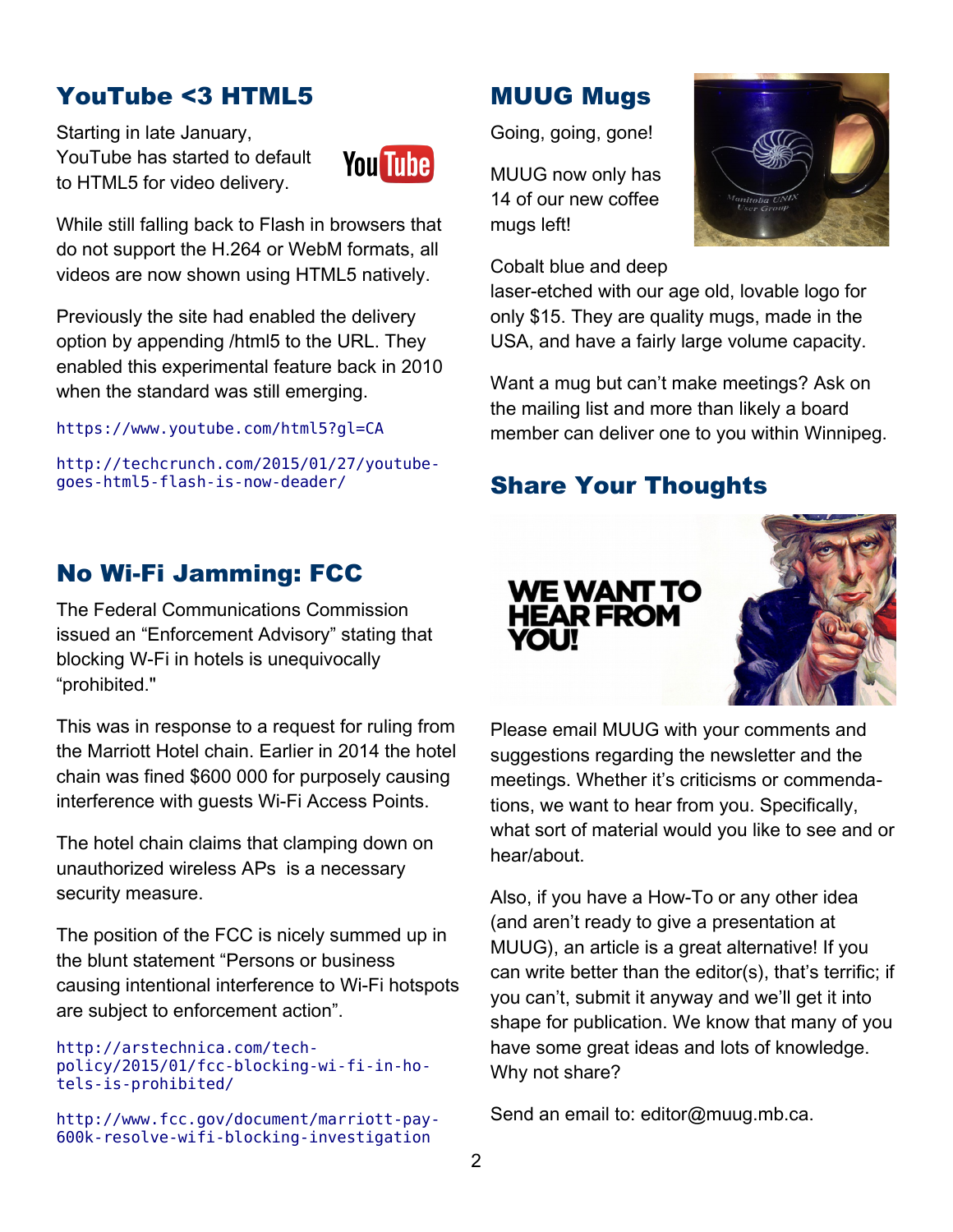#### Spread The Word!

Do you have a friend or co-worker that has shown an interest in Unix, Linux, BSD, etc?

Bring them along to a meeting or at least tell them about us. The more the merrier!

#### CVE-2015-0235 ( GlibC Vuln )

Codenamed "GHOST", this vulnerability was publicly disclosed earlier than intended on a French Mailing List, before providers and distributions had been contacted to prepare a security update.

The vulnerability itself is a buffer overflow, found in gethostbyname() and gethostbyname2() in the GlibC library.

Because these functions are used in many projects and can be remotely triggered the severity has been set at "critical".

The vulnerability is exploited by passing an invalid hostname into the system and asking it to resolve DNS.

The following command lists services and binaries that are using glibc;

```
lsof +c 15 | grep libc- | awk '{print 
$1}' | sort -u
```
<https://access.redhat.com/articles/1332213>

```
http://web.nvd.nist.gov/view/vuln/detail?
vulnId=CVE-2015-0235
```

```
https://cve.mitre.org/cgi-bin/cvename.cgi?
name=CVE-2015-0235
```
## The Pirate Bay: Back Online

After two months of being offline after Swedish officials raided their servers, the site is back online at the old .se domain.



This outage was the longest in the sites history, and the first major one in recent memory.

<http://time.com/3691231/pirate-bay/>

### MintBox 2

The MintBox 2 is now available for purchase!

Coming in at the ~\$600 mark, this little device is about the size of a cable modem, and %10 of the price is donated back to the Linux Mint project.

With 4 USB ports ( mix of both version 2 and version 3 ), eSATA, HDMI + DisplayPort, GigEthernet and a bay for a 2.5" SATA HD, this little box is all you need for a workstation or an in home theatre system.

http://www.linuxmint.com/store\_mintbox.php